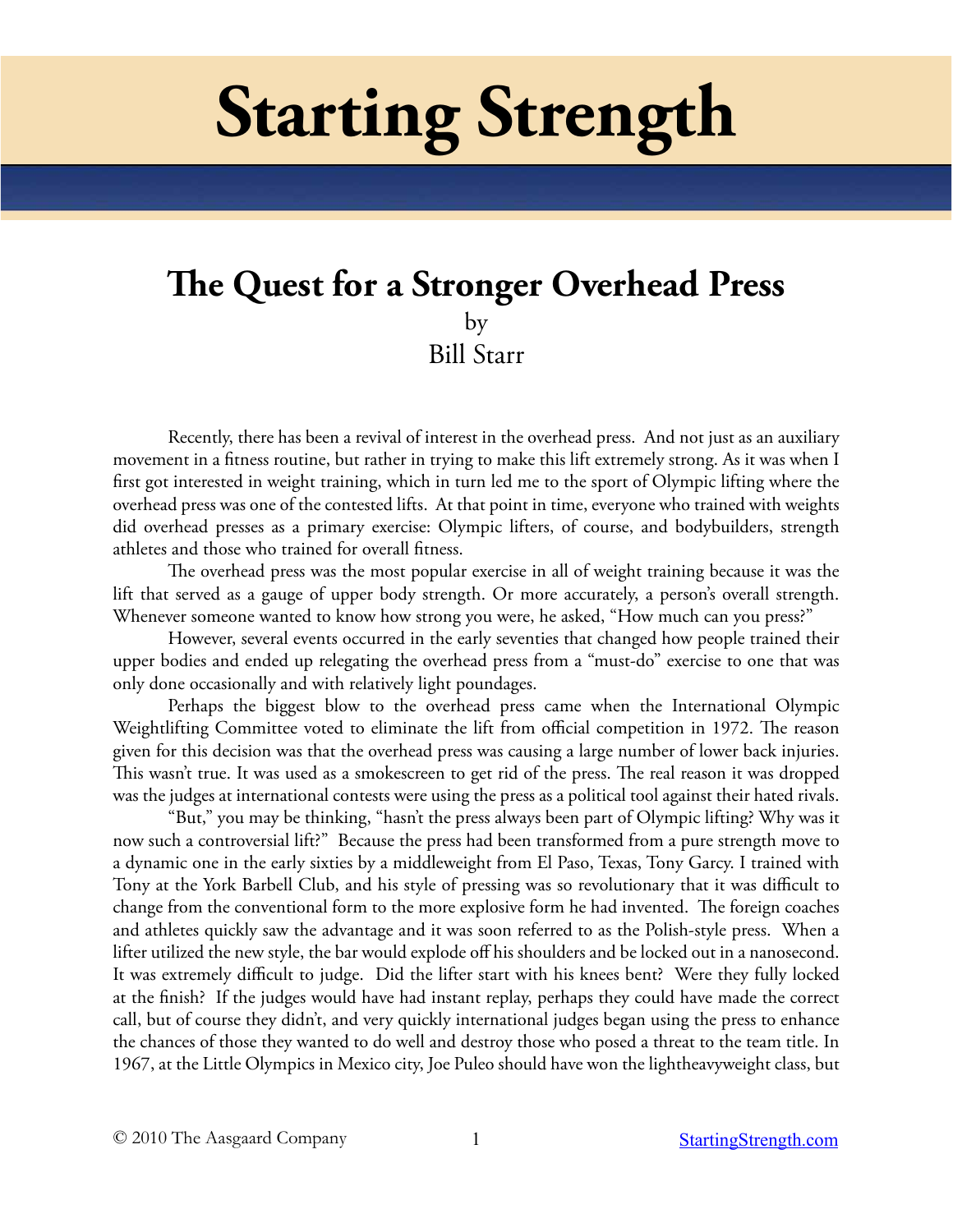two judges, one from Bulgaria, who was very outspoken in his dislike for Americans, and one from Australia, who was trying to get his number one officiating card, passed absolutely everything and were particularly generous with the Russian, Belyaev. They passed obvious knee kicks and ridiculous back bends. Puleo's presses were all cleanly done, but as a result of the crooked judging, he ended up with the silver. This ended up costing the U. S. the team title. There were many more such episodes, but you get the point. It had gotten out of hand and the only solution they could come up with was to eliminate the lift altogether. The decision would have an impact on everyone who took up weight training after that.

While this was going on, Joe and Ben Weider took the control of the sport of bodybuilding away from the A.A.U. Again, some may be wondering, "What in the world does that have to do with the overhead press?" One of the first things that the Weiders did was to get rid of the athletic points, a vital part of scoring at the top meets in the A.A.U. Up to five points could be obtained by achieving success in some sport, and since bodybuilders were including heavy presses in their training, most entered Olympic meets to earn those valuable points. It made perfect sense. They were going to the meets anyway because that's where the physique competitions were held, after the lifting. Plus, being seen for nine attempts on the platform allowed them to be viewed by the same people that would be passing judgment on them later on.

Without the need for athletic points, the top bodybuilders stopped doing heavy presses, and this naturally trickled down to those aspiring athletes in the sport. That was strike two for the press.

Strike three was the rapid growth of the new sport of powerlifting, which was much easier to do than the more complicated Olympic lifts and used the bench press for the test of upper body strength. Powerlifters saw no reason to do any overhead work, which meant the press was no longer a part of their routines.

The seventies was also the time when strength training for athletes, particularly in the sport of football, became extremely popular. Many coaches and athletic directors were well aware that the press had been dropped from the sport of Olympic lifting for health reasons and wanted no part of that can of worms. Finally, the influx of highly-designed machines caused many more weight trainers to shun the overhead press.

The result was that in a span of only a few years the standard of strength for the upper body shifted from the overhead press to the flat bench. If any pressing was done at all in a routine, it was done with light weights and relatively high reps. The once mighty and proud overhead press had been relegated to ancillary status.

Except for a handful of die-hards like myself. The overhead press was one of the very first exercises I did when I got into weight training. No one taught me how to do it. I used photos from magazines to guide me and picked up the various form points along the way. Like just about every other beginner, my initial goal was to be able to press bodyweight. This took me three years, then I bumped my goal up to 200 lbs, which took me another year to achieve. And so on throughout my career. Fully one-third of my training for Olympic lifting was spent on the overhead press and even after I stopped competing, the overhead press continued to be a primary movement in my programs. In truth, one of the reasons I quit Olympic lifting was because I didn't enjoy the meets after the press was dropped. A large number of my fellow competitors felt the same, and they retired as well. To me, the press, snatch, and clean and jerk were the perfect combination to determine who was the strongest and also who possessed the most athleticism.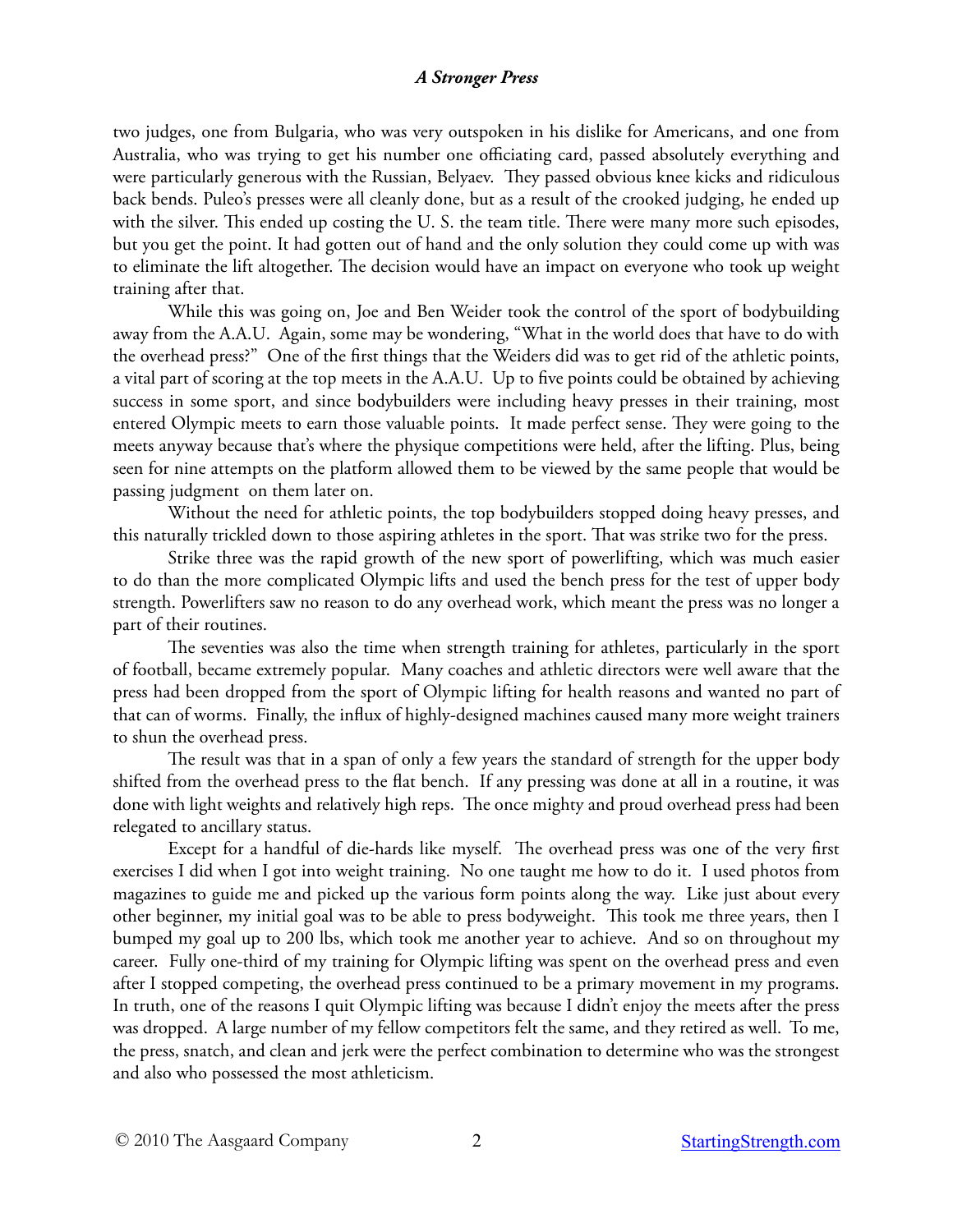As I began my career as a strength coach for professional and collegiate sports teams, the press always had a place in their routines. Even now, as I do a high-rep program in deference to my age and susceptible joints, overhead presses are done at least twice a week.

In the last few years, more and more aspiring strength athletes have contacted me for advice as to how to do the dynamic form of overhead presses, and how to make them stronger – *really* stronger. There are a number of reasons why this is happening, which I will not go into, but I am happy that it is because I believe the overhead press is a great exercise. Those approaching me for information are setting high goals too and this I think is great. They're talking of pressing 250, 275, and even the magic number: 300. They, too, were my goals as I moved up the strength ladder, and I recall my joy when I finally reached them. One thing I point out to all ambitious athletes is that they need to be patient. Gains do not come fast, except at first, on the overhead press. I mentioned that it took me three years to press my bodyweight, 185, and another to move on to 200, so anyone who is serious about obtaining any pressing goal has to be willing to put in a great deal of work.

Another thing any athlete who wants to press a heavy weight has to understand is that the lift is easy to learn, but difficult to master. It is very hard to press a heavy weight. Few think in terms of athletic attributes when considering the press, but the move requires a very high degree of timing, coordination, and balance as well as a generous supply of strength. It is, in my opinion, a high-skill lift which is as hard to master as the snatch and clean and jerk.

I believe it will be helpful to know what some of the lifters pressed before steroids came along. Drugs completely changed the landscape so should not be part of the picture when someone is clean and trying to get his press stronger. Dave Sheppard pressed 325 in 1958 as a 198er, Tommy Kono did 322+ in 1959 and 350 in 1961 as a 198er. As a 181er, he pressed 316+ and as a 165er, 292. Stan Stanczyk pressed 286 as a 181er in 1948 and John Grimek, weighing just under 200-lbs, pressed 350 at an exhibition in the late forties.

I trained with Linwood Gilliand at the Dallas Y, and as a 198er he held the National YMCA record at 310, set in 1957. My pre-steroid presses weren't in that lofty category but as a 181er, I pressed 255, 75 pounds over my bodyweight and I seldom had the highest press in my class. There were several in my weight division who did more than 255 and there were even some in lower weight classes who out-pressed me.

But since the overhead press fell from grace, I've never seen anyone press 75 pounds over bodyweight, and very few, for that matter, who could handle bodyweight. Yet I know it can be done because I saw it done countless times and did it myself. It's simply of matter of putting in the necessary work in the weight room.

The first step, naturally, is to practice the form of the press until you have it down pat. Keep in mind that your form doesn't have to be precise in order for you to press heavy weights. The closer you can come to copying Garcy's technique the better, but some of the greatest pressers of the sixties didn't convert to the more dynamic press style. Bill March, for one, didn't use a dynamic start or explode the bar upward. No, he merely elevated the bar from his shoulders to lockout like it was traveling up an elevator. His 390 press weighing 236 at the '69 Seniors in Chicago is considered the greatest pure press in American Olympic lifting history. At least by me.

I went over form points for the Garcy-style press in my recent article, [The Olympic-Style Press](http://startingstrength.com/articles/olympic_press_starr.pdf), so I won't bother going over them again. But it would be a smart idea to have that article if you want to learn how to do the dynamic form of the overhead press.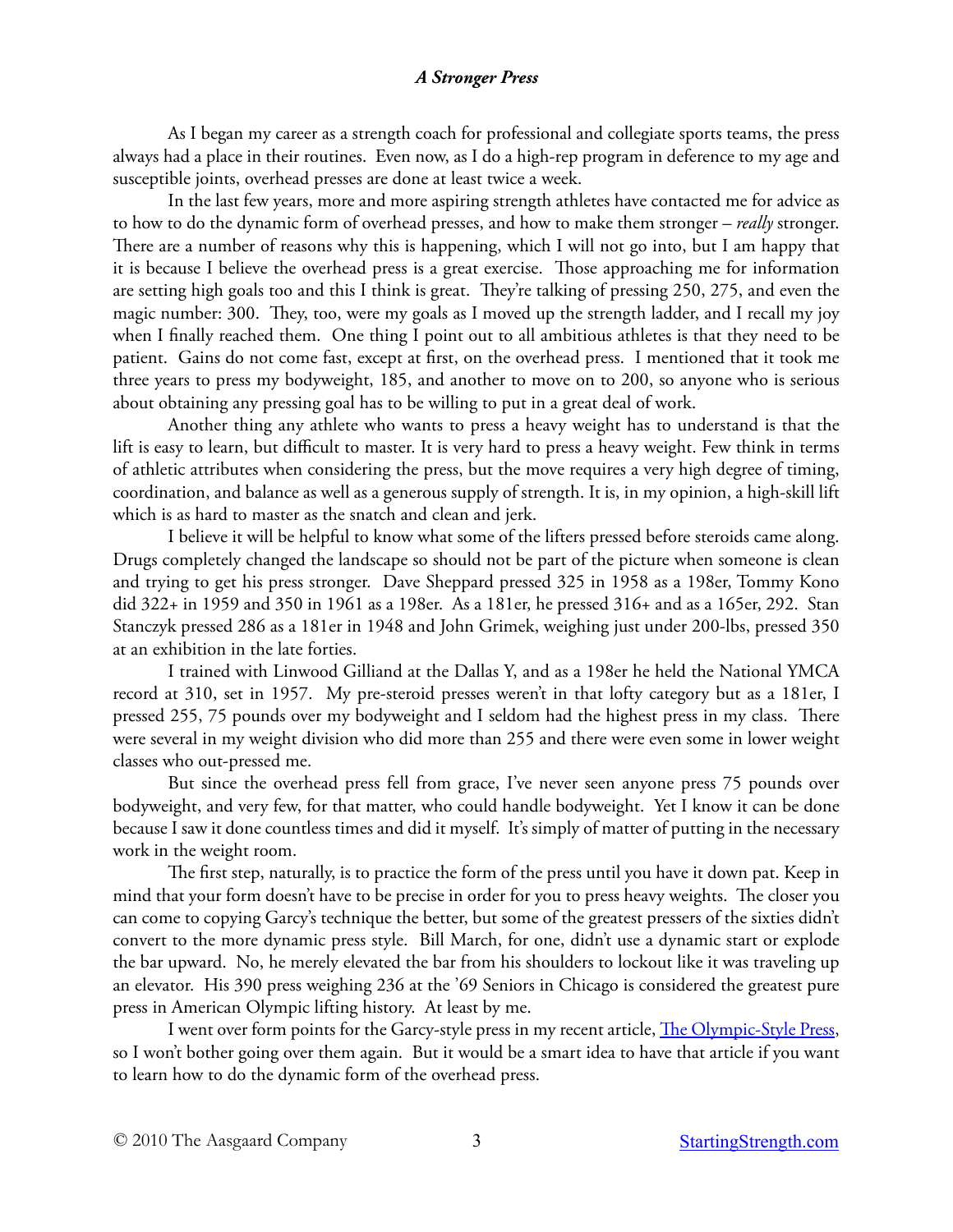I'm repeating this often-told story because it fits so perfectly. Norb Schemansky was approached by an eager fan and asked, "How do I get my press stronger?" Ski replied, "Press." Good advice: the press needs to be worked often and diligently. When the lift was part of Olympic lifting competition, most lifters did presses at every session in the weight room, and they often worked them to limit no less that once a week. It's the kind of lift that has to be leaned on, much like the squat. This means that if you want to move the numbers up on the press, you will need to work them at least twice a week. If you're also doing some of the exercises that I'm about to recommend, you can get by with pressing heavy once a week.

A set and rep formula that has proven to get results for myself and my athletes over the years is as follows: two, or for some, three sets of five as warm-ups; then three sets of triples with the same poundage. Slowly expand this to six work sets of three, and unless you're going to add in one of my recommended exercises for overloading, do a back-off set of ten.

A sample workout might look like this: 115x5, 135x5, 165x3x3-6 sets with a back-off set of 10 with 145. The key to making this work is that you cannot add to the top-end work sets unless you make every single rep in the routine, not counting the back-off set. Should you only be able to make two reps on your final set with the work weight, you need to use that same amount at your next pressing session. If you are successful, increase the top-end sets by five pounds. And so on and on upward.

Eventually, you'll plateau. Otherwise, everyone would glide right up to a 300-lb, press as smooth as silk. Naturally, this doesn't happen or there would be thousands of 300-lb pressers across the country, and this certainly is not the case. That's where my exercises come into the act. They'll help to jolt the muscles and attachments that are involved in pressing and make them stronger. Stronger muscles, tendons, and ligaments translates to moving more weight overhead.

The number one exercise on my list for improving the press is weighted dips. I had been training for two years before I came across dip bars in a weight room and I began dipping right away. I did so because I had read about Marvin Eder, who was perhaps the strongest bodybuilder ever. He never really received much attention because Hoffman linked him with Weider, and since Hoffman controlled both Olympic lifting and bodybuilding, he was basically blackballed in *Strength and Health*. But *Iron Man* was much more open and ran articles on him.

His lifts were beyond belief. In the early fifties, long before any type of strength-enhancing drug came along, he did a dip with 434 lbs added to his bodyweight of 198, for a total of 632 pounds, and did seven reps with 400 pounds around his waist. The overhead press was his favorite lift and that's why he dipped so heavy – to improve the press. And it did just that. He overhead pressed 355 at 198 and could bench press 575 pounds. Only Doug Hepburn, a heavyweight, could handle over 500 in 1953.

I've always done weighted dips and encouraged my Olympic lifters to do them as well. The one that did the best was Steve Dussia, when I was coaching at the University of Hawaii. Steve, a 181er, and clean, did five reps with 200 lbs, and a single with 250. Add in his bodyweight and it comes up to dipping with 431 pounds. And it brought the desired results. The press was no longer part of the sport then, but the strength Steve gained in his upper body from dipping carried over to his jerks very directly. And I felt they helped stabilize his shoulder girdle for snatches and cleans as well.

If someone has never dipped, I have him do them without any weight until he can do four sets of twenty. Then I have him add resistance. Initially, this can be a dumbbell held between the legs.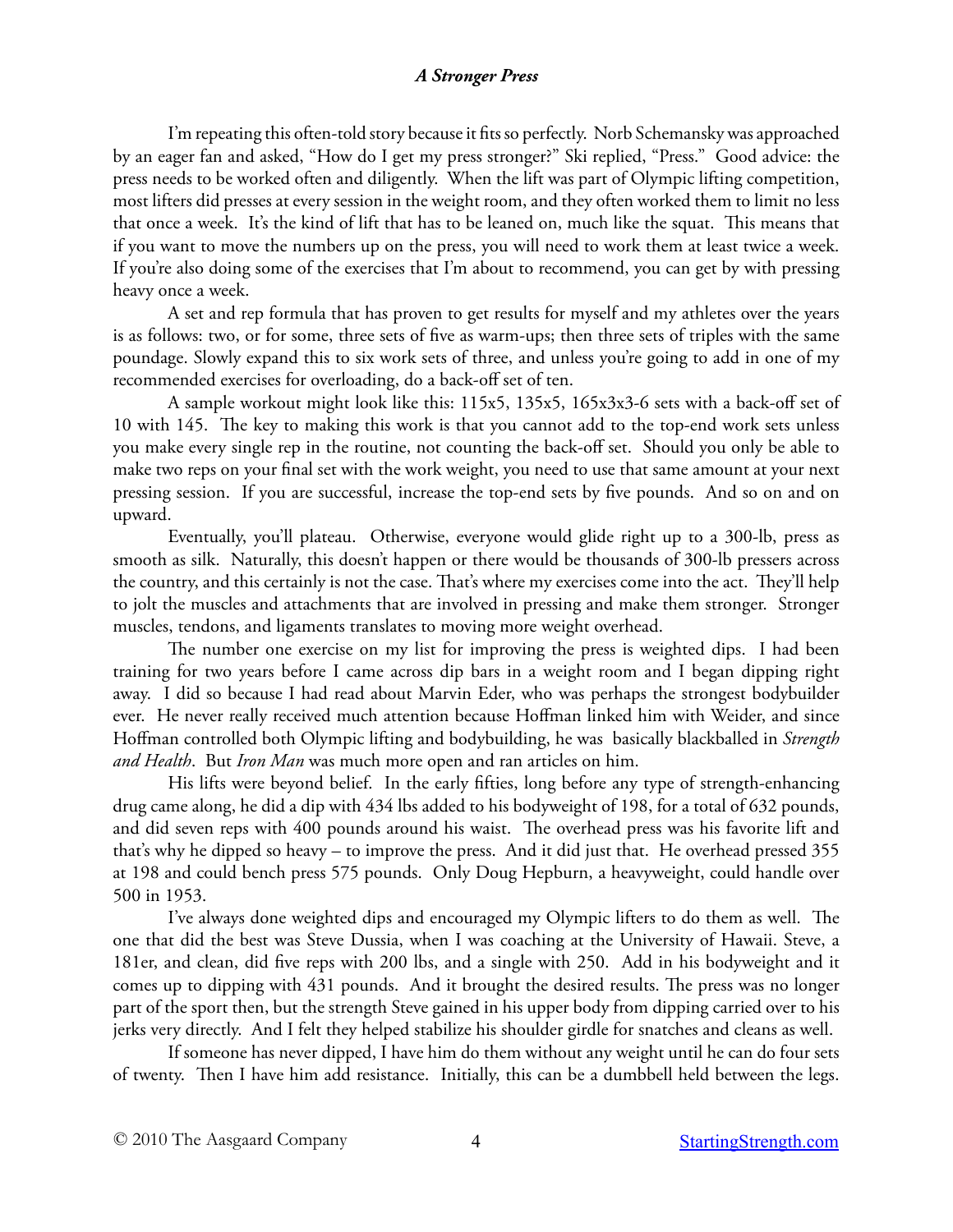This works up to a hundred pounds, then a belt is needed. (The dip is available at most weightlifting supply stores and is basically a leather lifting belt with a chain and hook attached to it.) There is a fair amount of form involved, so it takes a few months of doing weighted dips before most get the feel of what they need to do.

Since most dip bars are set rather high off the floor, climbing up a steep step with 100+ pounds strapped around your waist can be a problem. Getting down after a grueling set can be downright scary. So do this: pull a bench in close to the dip bars, load the plates onto the belt, stand and lean into the bar and assume a firm grip. Then ease off the bench onto the bars. Take a moment to make sure you're not swinging. Not at all. To help with this, lock your knees around the weights and hold them tightly in place. Now you're ready to dip.

How low should you go? Just as low as you possibly can. The lower you go, the more muscles and attachments come into play. Ease downward, don't just fall into the bottom or that will be the end of the set. When you're as low as you can go, punch upward, making sure your torso is perfectly straight and you're not swinging around. Come fully erect, pause long enough to make certain your body is positioned correctly and do the next rep. Never look down when doing a dip. Look straight ahead or slightly upward and when you hit the sticking point, which you will eventually, look way up. This will help you keep the weights right under your shoulders. Should you start swinging, even a little bit, stop and reset. Twisting, swinging, or dipping in a jerking motion is very stressful to your shoulders, elbows, and wrists.

When you complete the set, simply step back on the bench. This is much easier and safer than trying to find the step when you're exhausted, and will allow you to handle a great deal more weight. The routine I give my athletes changes every week. It brings results because the low reps hit the attachments while the higher ones strengthen the muscles. It's a three week cycle. Week one: five sets of eight with weights plus a warm-up set done free hand. Week two: a warm up set free hand then five sets of five, followed by a back-off set. Week three: warm-up set, two sets of five and two or three sets of three to limit, followed by a back-off set. The back-off sets will be with fifty pounds less than you used for the top-end set and needs to be done to failure. I've had some athletes who handled fifteen reps on their back-off sets and these really boost the overall workload.

 Here's a sample routine for someone who can do 100 lbs. for three. Week one: free hand warm-ups, 20 reps. Then 25, 45, 55, 55, 55 for eight. No back-off set on days of eight. Week two: same warm-up idea, then 25, 50, 60, 70, and 80 for five, plus a back-off set with 30 for as many as you can do. Week three: same warm-up free hand, then 25 and 50 for five, followed by 75, 90, and 100 for three and a back-off set with 50 to failure. These jumps are merely guidelines. What you want to do is handle as much as possible on your final set at each session. So if you do five with 80 and realize that you can use more weight that day, go ahead and jump the numbers up for one more set.

After a couple of these cycles, go after a PR single. This does a number of good things: it makes you utilize precise form, identifies your weaker area in the movement, hits your attachments even more than the triples, and elevates your confidence. But always put form ahead of the numbers. The movement, both up and down, must be done in a controlled, smooth fashion. Never crash downward. You can help your cause greatly by locking your legs snugly around the weights. If you begin to swing like a pendulum you're inviting injury, so if that happens, stop and reset. Almost everyone discovers, to their delight, that dipping with weights is easier than doing them free-hand. This is because the hanging weights help you to control the movement better.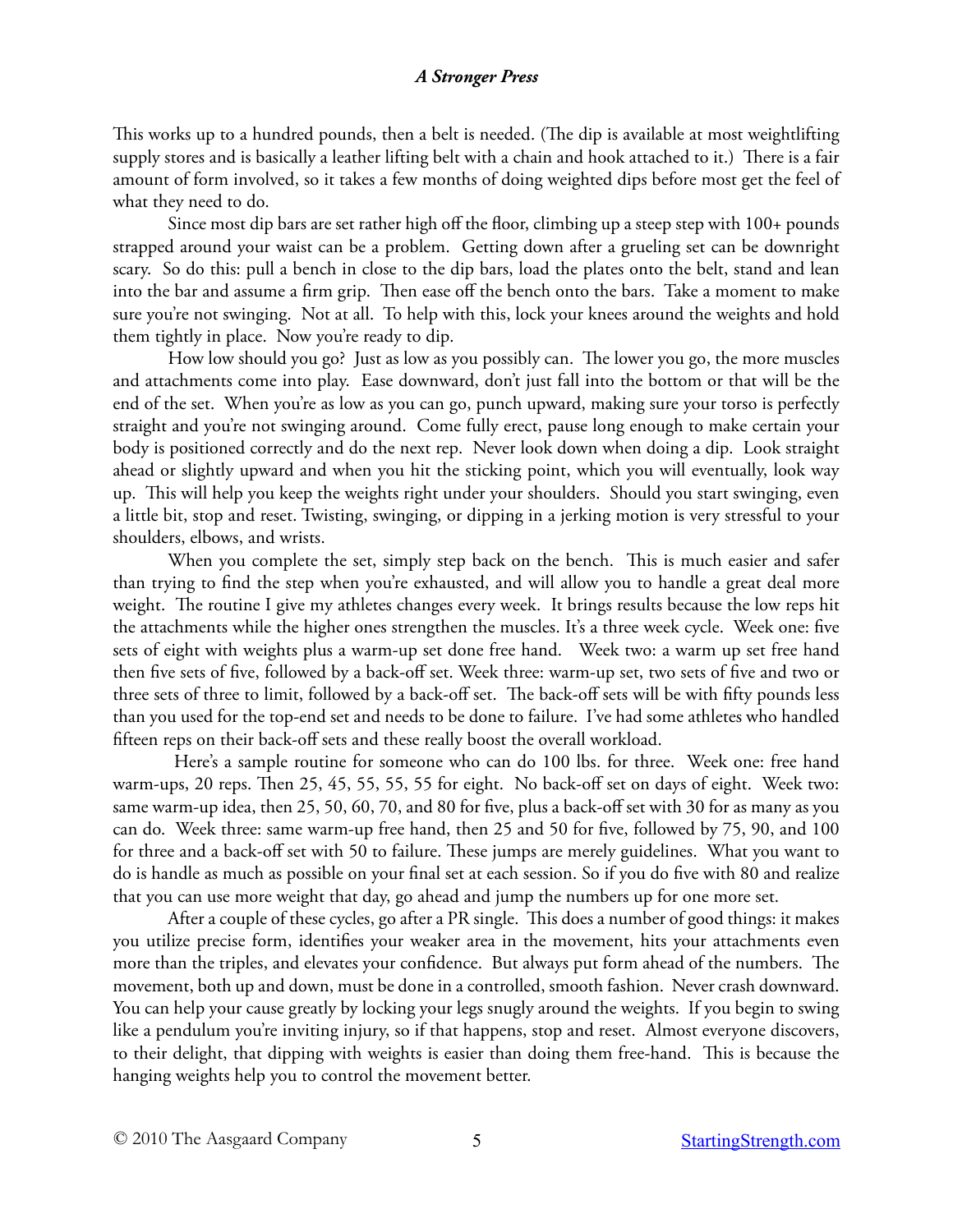One final comment on the weighted dips before I move on. You have to progress to where you're using at least a hundred pounds for three before these will have an influence on your overhead press. So work hard to get to that level, and then it will be smooth sailing.

The next exercise is to help with the start of the press, which I aptly call Press Starts. It's basically a way to overload the groups which are responsible for driving the bar off your shoulders, so that's what you will be doing. Our imaginary athlete can press 200 lbs. After he finishes his pressing routine, he will load the bar to 225 and drive it just as high as he can off his shoulders for three reps. The reps have to stay low on this exercise because each time the bar returns to the shoulders, it slips out of the ideal position just a tad. For some who have difficulty maintaining a solid starting position, doubles work better than triples. Now load the bar to 250 and do another set and if that goes okay, move to 275 for your final set. Three sets is enough since you've already done a lot of pressing. But Press Starts work best right in behind the press sessions because the muscles and attachments are well warmed up and the line of flight is already fixed in your mind.

However, in order for these to work, you must drive the bar up in the exact line you use when you press. Otherwise, you're not hitting the desired muscle groups. And you don't want to get in the habit of giving the bar a knee kick to set it in motion. Your form has to exactly the same as it is when you press. Two other key form points: when the bar reaches its apex, keep pressure up against it and try to hold it there for a few seconds, the longer the better. And when you lower the bar back to your shoulders, do it slowly and it will serve as a negative.

After only a couple of sessions on these you'll discover that the next time you press, the weights feel surprisingly light on your shoulders. That tells you that you're doing Press Starts correctly.

Press Starts will strengthen your start and push presses can improve your finish. On these, you will use a knee kick to drive the bar off your shoulders. However, you don't want to drive it all the way to lock-out. You want to be able to press it out for the final four inches. If it goes all the way to lock-out, it will help your jerk, but not your press. Again, the line of flight has to be exact or it will not carryover to the press.

Three are the order for the day for these also, but I can't really provide you with any set numbers for the sets because individuals vary a great deal on these. If an athlete has a strong finish already, he will be able to handle a great deal more than someone who is having trouble with his finish. If your finish is strong, don't bother with these and spend more time on your start. But if you feel you need them, do three or four sets of three and work to max. Keep in mind that after you knee-kick the weight upward, you must relock your knees before you press the weight out the final four inches.

What else? Very steep inclines are beneficial. They work if the incline is really steep because the angle is close to what is used in the press. On these, I utilize the same routine that I outlined for weighted dips: 8s, 5s, and 3s plus an occasional session with singles to max.

Doing pure isometrics and/or isotonic-isometrics is a great way to get the press to move upward. In fact, they are both excellent exercises to get any lift to move in the right direction. However, there is a great deal involved in learning how to do either of these pure strength movements correctly. Much more than I can cram into a few pages, so I will save them for another article on Rip's website.

That will give you time to learn the technique on the recommended exercises and make you more ready to gain immediate benefits once you do get in a power rack and begin doing isometrics or isotonic-isometrics.

It's well worth the effort to go after a heavy overhead press. The strength gained in the upper body is extremely convertible, much more so than any other shoulder girdle exercise. It can be done

© 2010 The Aasgaard Company 6 6 [StartingStrength.com](http://StartingStrength.com)